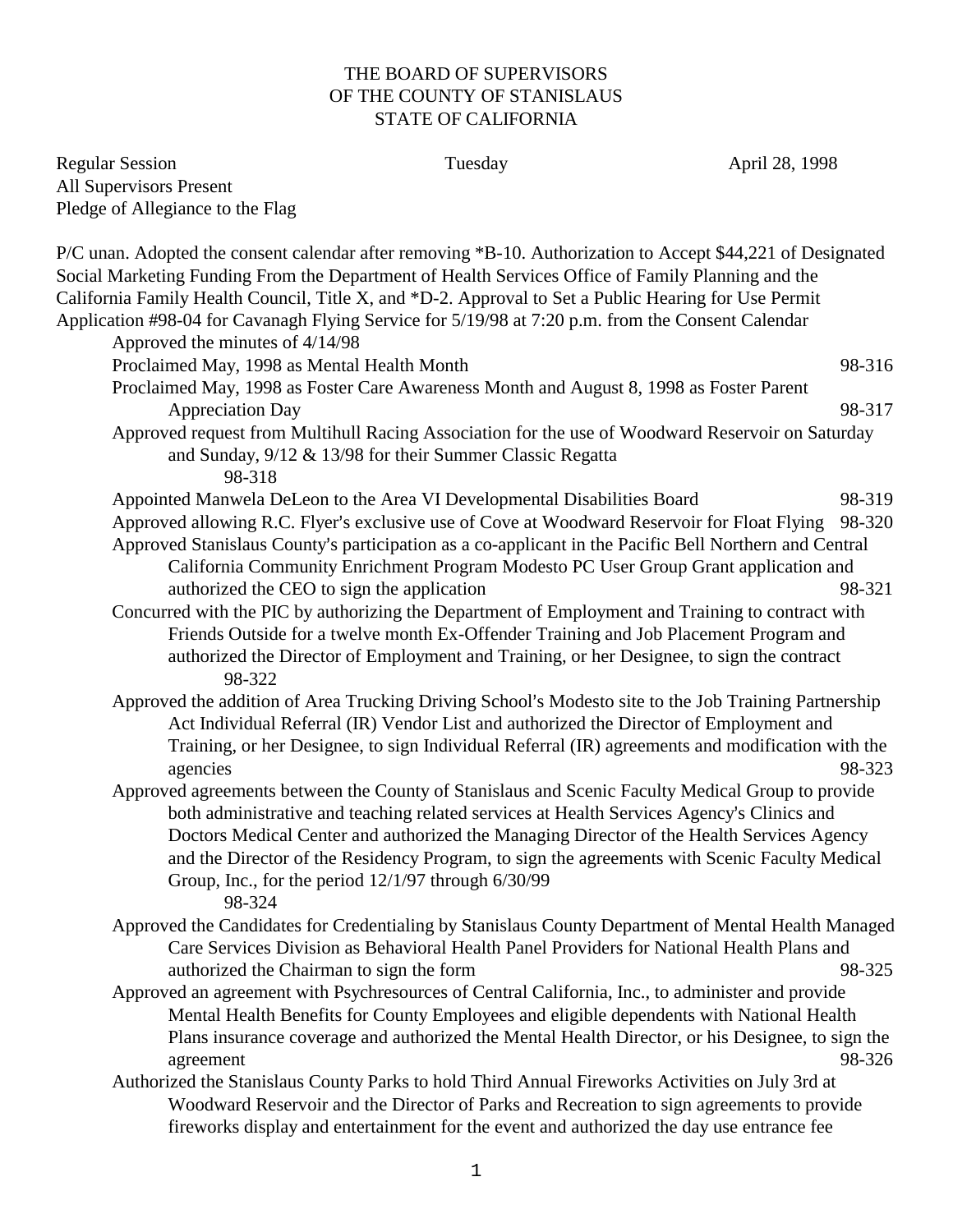reduction from \$6.00 per vehicle to \$4.00 per vehicle for viewing of fireworks only from the hours of 7:00 pm to 10:00 p.m. 98-327

Authorized the Purchasing Division to issue RFP on behalf of the DSS to solicit proposals for provision of the following: Family Preservation and Support Program for the period of 10/1/98 through 9/30/99; Child Abuse Prevention, Intervention and Treatment/Children's Trust Fund (CAPIT/CTF) for 7/1/99 through 6/30/00; and, Child Welfare Services Parenting Education and Counseling for the period of 7/1/99 through 6/30/00- Social Services 98-328 Accepted Stanislaus County Treasury Pool's February, 1998 Monthly Investment Reports as prepared by the Stanislaus County Treasurer/Tax Collector's Office and reviewed for conformity with State Law and Local Investment Policy by the Stanislaus County Treasury Pool Oversight Committee; and, authorized the Chairman to sign for the Board that the report has been reviewed and accepted - Treasurer/Tax Collector 98-329 Approved allowing the Stanislaus County Planning Commission decision approval of Tentative Map Application #98-01 for Pirrone Estates to stand 98-330 Set a public hearing for General Plan Amendment #97-07 and Rezone Application #97-10 for United Pentecostal Church of Modesto for 5/19/98 at 7:25 p.m. 98-331 Set a public hearing for General Plan Amendment #98-01, Rezone Application #98-01 and Parcel Map Application #98-03 for Shell Agricultural Chemical Company for Michael Investments for 5/19/998 at 7:30 p.m. 98-332 Approved a resolution authorizing the issuance of Turlock Joint Union High School District General Obligation Bonds, 1997 General Obligation Bonds, Series A, in a principal amount not to exceed \$7,000,000 98-333 Introduced and waived the first reading of Ordinance C.S. 668 relating to the leasing of County Property amending Sections 4.24.020 regarding exclusions from lease bidding requirements and 11.32.010 regarding designated violations of traffic restrictions 98-334

S/M Authorized the acceptance of \$44,221 of Designated Social Marketing Funding from the Department of Health Services Office of Family Planning and the California Family Health Council, Title X and authorized the Stanislaus County Health Services Agency Managing Director, or her Designee, to sign the grant awards 98-335 (1-110

P/C unan. Approved the Stanislaus County Private Industry Council Welfare-to-Work Plan, dated 4/30/98; designated the Director, Department of Employment and Training, or her representative as signatory authority for Department of Employment and Training Welfare-to-Work Plans, modifications, grants, grant applications, subgrant agreements or other documents required by the State Employment Development Department or Department of Labor; authorized the Chairman to sign the joint resolution between Stanislaus County Board of Supervisors and the Private Industry Council for the designation of the signatory authority for the Stanislaus County Private Industry Council Welfare-to-Work (WTW) Program - Employment and Training 98-336 (1-459

S/M unan. Concurred with the PIC and approved the Department of Employment and Training two year Job Training Plan for Program Years 1998 and 1999; authorized the Chairman to sign the Two Year Plan; and, authorized the transfer of funds from one program title to another to enable program operations for a full year in under funded program titles 98-337 (1-1806)

C/P unan. Approved the cost report for the demolition of a structure located at 1028 Santa Fe Avenue, Modesto, California; authorized the Treasurer-Tax Collector to recover cost by Special Assessment and a lien upon the property and cause the same to be recorded on the Assessment Roll and thereafter said assessment shall constitute a Special Assessment against and a lien upon the property; and, all proceeds received from payment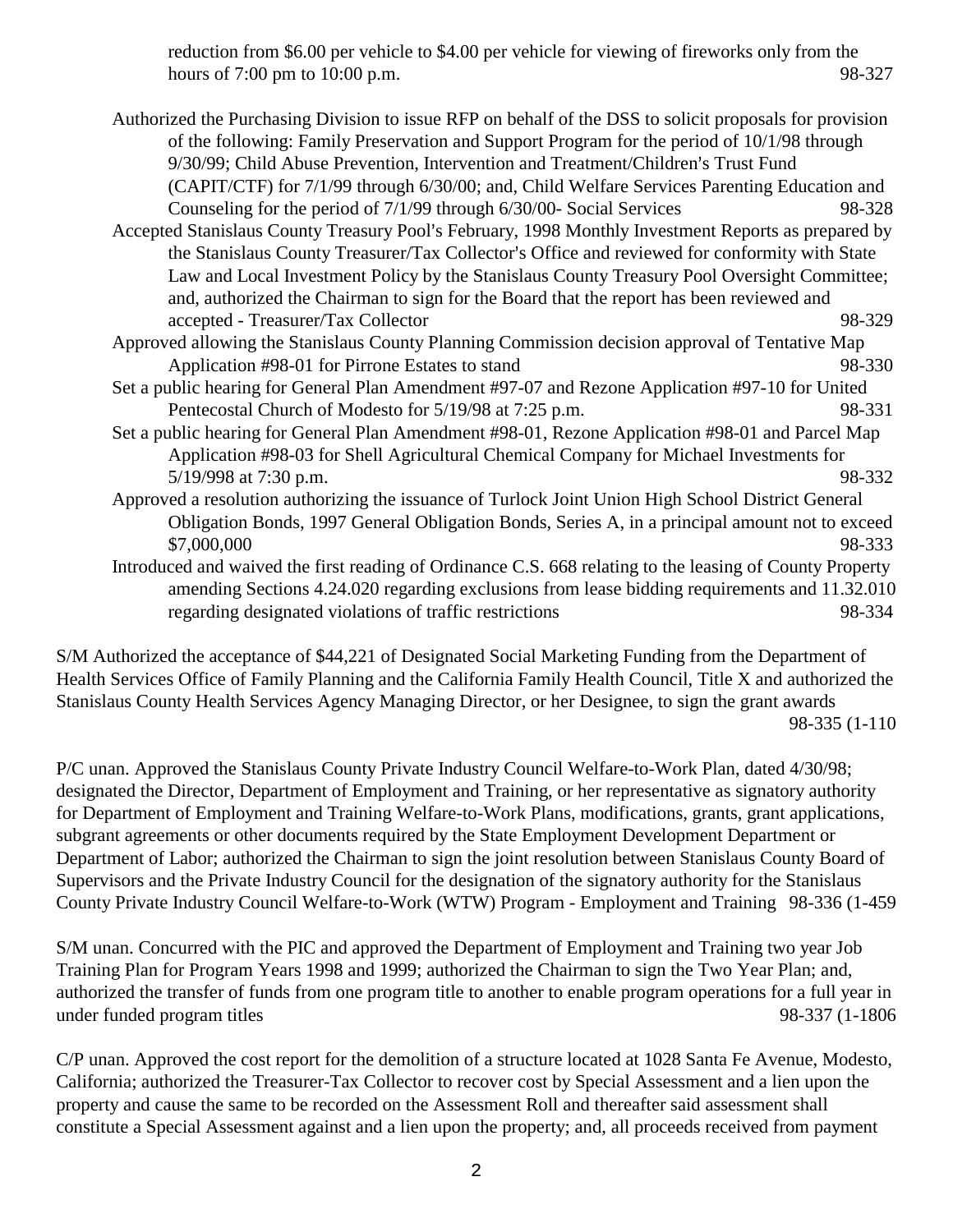of this assessment in satisfying the lien upon the property shall be paid to the Stanislaus County Treasurer-Tax Collector, who shall transfer the same to the Demolition Trust Fund #174458 98-342 (1-2148

S/C unan. Approved the cost report for the demolition of a structure located at 1836 Robertson Road, Modesto, California; authorized the Treasurer-Tax Collector to recover cost by Special Assessment and a lien upon the property and cause the same to be recorded on the Assessment Roll and thereafter said assessment shall constitute a Special Assessment against and a lien upon the property; and, all proceeds received from payment of this assessment in satisfying the lien upon the property shall be paid to the Stanislaus County Treasurer-Tax Collector, who shall transfer the same to the Demolition Trust Fund #174458 98-343 (1-2243

C/P unan. Approved canceling the necessity hearing scheduled for 4/28/98 at 9:35 a.m. for Eminent Domain Proceedings to facilitate construction of the Salado Creek Improvement Project 98-344 (1-2310

M/C unan. Adopted the Performance Based System for Management as presented in the report; amended the Salary and Position Allocation to reflect the new levels of compensation, title changes and the deletion of fiftyeight classifications; directed the program changes to become effective 5/1/98; directed the CEO to administer the program and adopted such rules as necessary to ensure the proper administration of this program; directed the CEO to report annually as part of the budget process on results and effects of this program; and approved CEO to authorize assignment pay of up to 10% to Management employees when given special assignments in addition to regular duties which will extend beyond 30 days, effective upon adoption of this program

98-338 (1-2372

S/M unan. Approved the renaming of Stanislaus County Department of Social Services to Stanislaus County Community Services Agency effective  $7/1/98$  98-339 (2-2456

M/S unan. Adopted a \$1.00 Vehicle Registration Fee Surcharge pursuant to provision of Vehicle Code Section 9250.19 per the recommendation of Cal-ID R.A.N. Board; directed the State Department of Motor Vehicles to commence collection of said \$1.00 surcharge effective immediately for each new or renewed vehicle registered within Stanislaus County; directed the Auditor-Controller to deposit funds collected into an interest bearing Automated Fingerprint Identification Trust Fund; authorized the CEO the authority to transfer Trust Funds periodically in order to fund the phases as revenues are received; amended the Salary and Position Allocation Resolution to add two Legal Clerk II positions to Index 204206; and, authorized the purchase of equipment and the supporting maintenance fees in accordance with the phased in plan 98-340 (2-2235

P/S unan Amended a public hearing for Use Permit Application #98-04 for Cavanagh Flying Service for 5/19/98 at 7:20 p.m. to 5/12/98 at 9:35 a.m. 98-341 (2-824

Accepted Certificate of Recognition from the National Association of Counties (NACo) thanking the Board for participating in the NACo 1997 Survey Effort and sent a copy of 1997 Operations Survey Analysis.

Referred to the Chief Probation Officer a letter from the Department of Youth Authority requesting written comment on proposed regulatory text changes

Referred to the CEO a letter from the American College of Emergency Physicians State Chapter of California, Inc., requesting an audit of the Emergency Medical Services deposits and criminal penalty collections in regards to AB 544

Acknowledged receipt of claims and referred to the CEO-Risk Management the following claims: Badasci & Wood Transport; Sheri Senior; Diana Acosta Cantu; Jeff Kyler; Virginia Merritt; Vincent Franco; and, Kwan